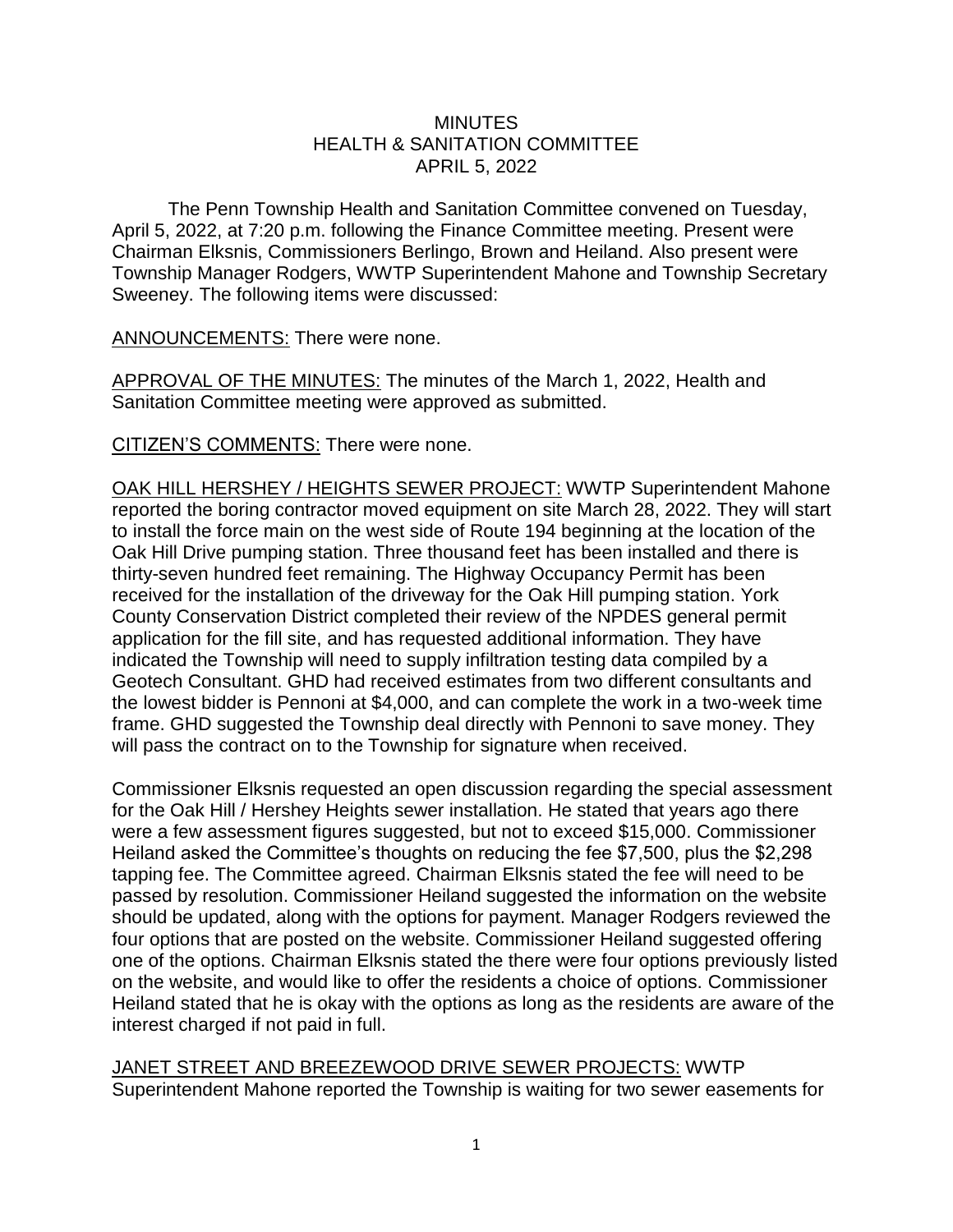the Janet Street project. Manager Rodgers reported that the solicitor has sent notices. The notice for Bon-Ton builders has been returned undeliverable, and will be resent. The other property owner has the agreement, but has not signed.

The Township has received the approval letter for the Breezewood Drive project from the York County Conservation District. Hanover Land Services has started to develop the plot plans and easement descriptions for the sewer easements. Once we receive the wet lands crossing permit, the Township will contact the South Western School District about obtaining the easement.

PROPOSED FILL SITE AT THE PUBLIC WORKS BUILDING: WWTP Superintendent Mahone reported Public Works has installed all of the E&S requirements and has begun the removal of the top soil on the first area to be filled.

## YORK WATER REQUEST FOR SERVICES AND ADDITIONAL SEWER CAPACITY:

WWTP Superintendent Mahone reported the Township received an email on March 4, 2022, from York Water asking if Penn Township would be interested in providing additional sewer capacity for West Manheim Township. During a previous meeting with York Water, they inquired if the Township would be interested in supplying the services of our sewer jet truck in the event of them having a clogged main line. He asked the Committee for their guidance to the requests. After some discussion the Committee agreed that this is not in the best interest of the Township.

## SYNAGRO REQUEST FOR CONSIDERATION OF A FUEL SURCHARGE FEE:

WWTP Superintendent Mahone reported Synagro has asked if the Township would consider accepting a fuel surcharge fee due to the current cost of diesel fuel. They understand there isn't a provision in the contract for a fuel surcharge but wanted to ask anyway. They sent the Township a fuel adjustment calculation that basically would increase our cost .05% for every \$.05 increase in diesel fuel over \$4 gallon. However, they said they would appreciate any increase if we chose to use some other calculation. Commissioner Brown stated that request is somewhat reasonable given the current economy. Superintendent Mahone said the contract is subject to a price increase in October and will be based upon the consumer price index. The Committee decided to remain with the current contract, due to a price increase in October.

TRASH BAG BID: WWTP Superintendent Mahone reported bids were sent out to suppliers and will be opened on April 12, 2022, at 1:00 p.m. at the Township office.

NEWSLETTER: WWTP Superintendent Mahone reported the newsletter will be delivered by the Merchandiser this week.

GARAGE AND SLUDGE BUILDING ROOF REPLACEMENT BID: WWTP Superintendent Mahone reported the existing roofs were installed in 1997 and need replacing. This is a budgeted item and Superintendent Mahone stated he would like to get a bid out as soon as possible so materials can be ordered. Manager Rodgers stated she will go on Co-Stars and will compile a list and forward to Superintendent Mahone.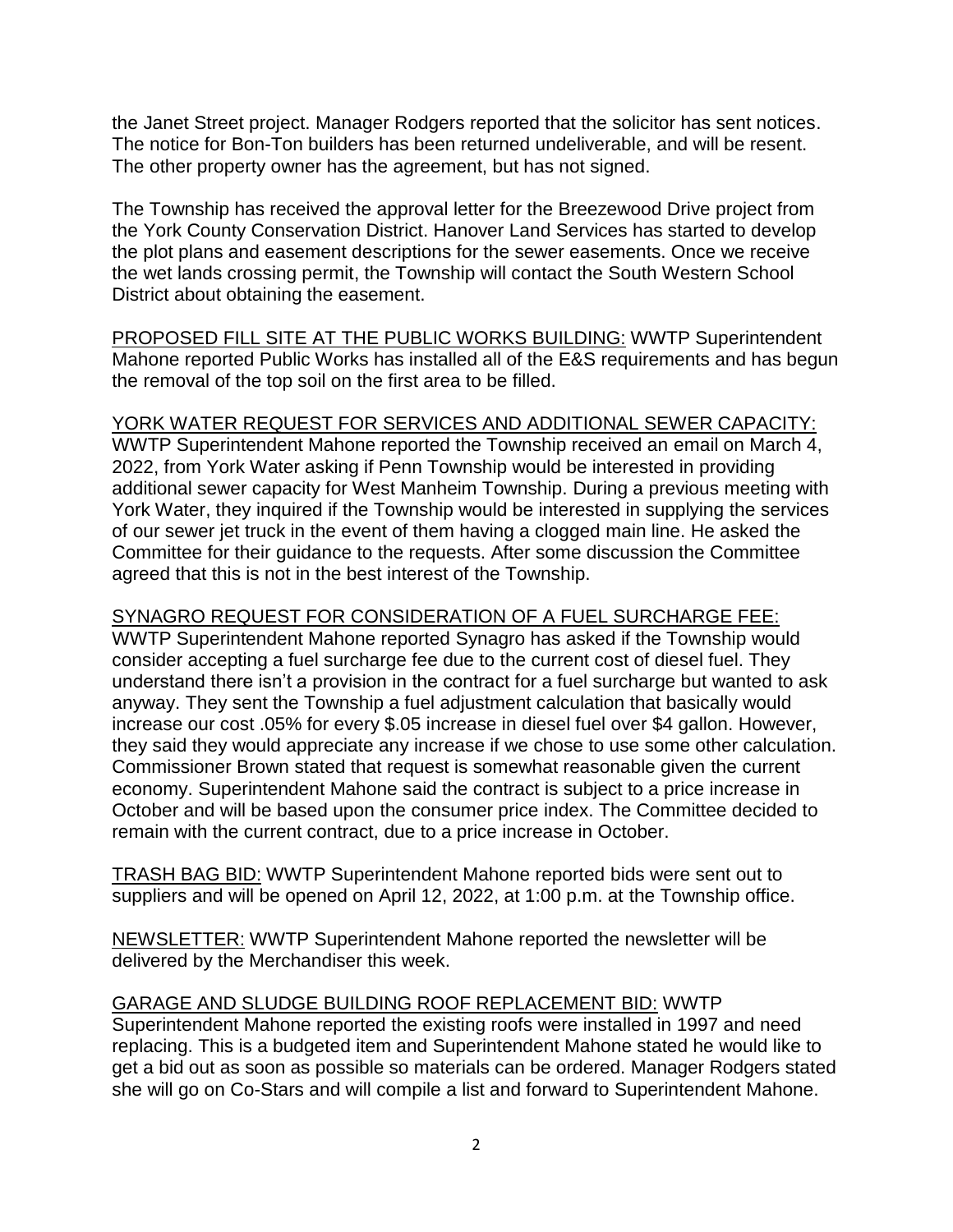OTHER MATTERS: Chairman Elksnis reported that the shredding event will take place on Saturday, April 23, 2022, along with the second annual food drive. Last year, the food drive was a success with a large amount of donations for New Hope Ministries.

CITIZEN'S QUESTIONS TO THE COMMITTEE: There were several residents in attendance for the Oak Hill / Hershey Heights Sewer project.

Mr. William Bowman, 123 Oak Hill Drive, questioned the committee regarding the payment plans for the special assessment. Chairman Elksnis reviewed the four payment options. He stated that the State allows up to a 6% interest rate to be charged on any balance not paid in full. Chairman Elksnis stated that the connection date is still a ways out, approximately June of 2023. Mr. Bowman stated that it may be less stressful on the residents if the payments are spread out throughout the year, rather than an annual payment. Commissioner Heiland stated that the sewer invoices are sent out quarterly, and will be the flat rate of \$91.00 for the use of sewer, but assessment payments could be added to the invoice if that payment option is chosen. Mr. Bowman also asked the Committee if there was an incentive if the assessment is paid early or in full. Commissioner Heiland stated the incentive would be the lack of interest being added.

Cindy Staley, 865 Hershey Heights Road, questioned the status of the vacant house where the pumping station is proposed to be constructed. Chairman Elksnis reported the property was condemned by the Township who owns the property and the home will be demolished.

Judy Sieg, 853 Hershey Heights Road, reported that her husband had instructed the construction workers to park at the vacant house, due to safety concerns of all of the large equipment being parked on the street. Commissioner Heiland stated that he cannot say that the Committee would agree. Chairman Elksnis stated that he is sure the Contractor has safety regulations that they have to abide by.

Cindy Staley stated that traffic was a mess with the large equipment parked on the side of the street, they only had three traffic cones out. Chairman Elksnis stated that this will be looked into. Superintendent Mahone reported that the contractor has completed their portion of the work.

James Rinker, 870 & 886 Hershey Heights Road, just wanted clarification on the assessment per property. He thanked the Committee for coming to a decision.

Jack Corriere, 114 Oak Hill Drive, thanked Manager Rodgers for sending out the project timeline. He asked to go on record that is he is not happy with the Committee's decision of the assessment fee. He feels that the number was just cut in half. He feels that the American Rescue Funds should go towards this sewer project. He stated the Township is not being fair, and this decision will not be forgotten.